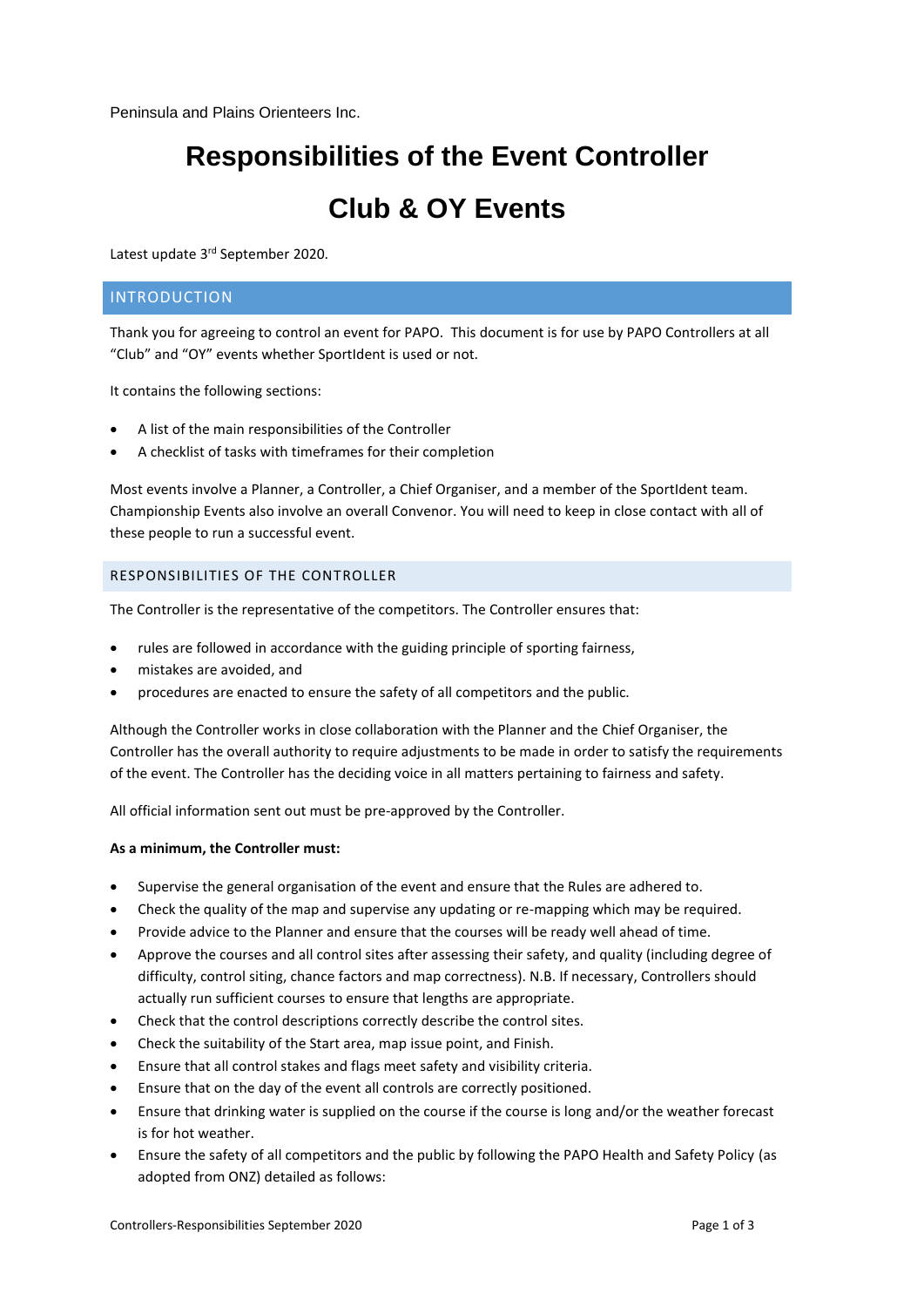- o ensure that there is safe access to the event and that the requirements of the Road Safety Plan are complied with.
- o complete the Hazard Identification and Emergency Procedure forms including map reference for emergencies, safety bearing and course closure time. There is a laminated copy in the camper.
- $\circ$  ensure that the appropriate information is displayed on the camper . There are Velcro dots on the side of the camper to attach these forms to.
- o ensure that all Helpers are correctly briefed with regards to Health and Safety issues and Emergency Procedures.
- $\circ$  ensure that Starters are correctly briefed and are informing competitors about any specific safety issues.
- o ensure competitors are carrying whistles and know how to use them.
- o prevent competitors without suitable clothing or equipment from starting (e.g. in bad weather).
- o match finishers with starters, liaising with the Planner with respect to control collection and initiating and controlling any search and rescue operation.
- $\circ$  plan for and control the rescue of any injured competitor.
- $\circ$  be present throughout the event, or if called away from the event centre deputise a suitably qualified person.

#### **Note:**

Tips for planning good courses and PAPO's Mapping and Cartography Guidelines for those who wish make map corrections themselves are available as part of the PAPO Planners Guide. It is strongly recommended that you are familiar with that document in addition to this.

## A CHECKLIST OF TASKS WITH TIMEFRAMES FOR THEIR COMPLETION

## 2 MONTHS BEFORE THE EVENT

- 1. Discuss and agree on course options, the Start/Finish area, and event directions with the Planner.
- 2. Discuss any course or road safety issues and formulate a specific road safety plan in conjunction with the Planner and in accordance with the PAPO Road Safety Plan.
- 3. Notify the Chief Organiser of any special considerations and signposting requirements.
- 4. Order specialised Road Safety Signs if required.
- 5. Check for map accuracy with the Planner. If an OCAD map, are map changes necessary? If so, arrange for a fieldworker and cartographer to correct any issues in OCAD through the Mapping Co-ordinator. If you wish to make these changes yourself, see Appendix 3 of the Planners Guide for PAPO's guidelines in this area.
- 6. Be familiar with Health and Safety Policies as adopted from ONZ. Especially the HARM form (base information for event safety), and the Missing Person Plan (which includes fire evacuation procedures).

#### 2+ WEEKS BEFORE THE EVENT

- 7. Re-check sites and courses at the venue, and finalise the courses together with the Planner.
- 8. Ensure the event (if an OY) meets all obligations of the NZOF guidelines.
- 9. Check the electronic files of all course maps and control descriptions (including the Course Closure time) for accuracy.